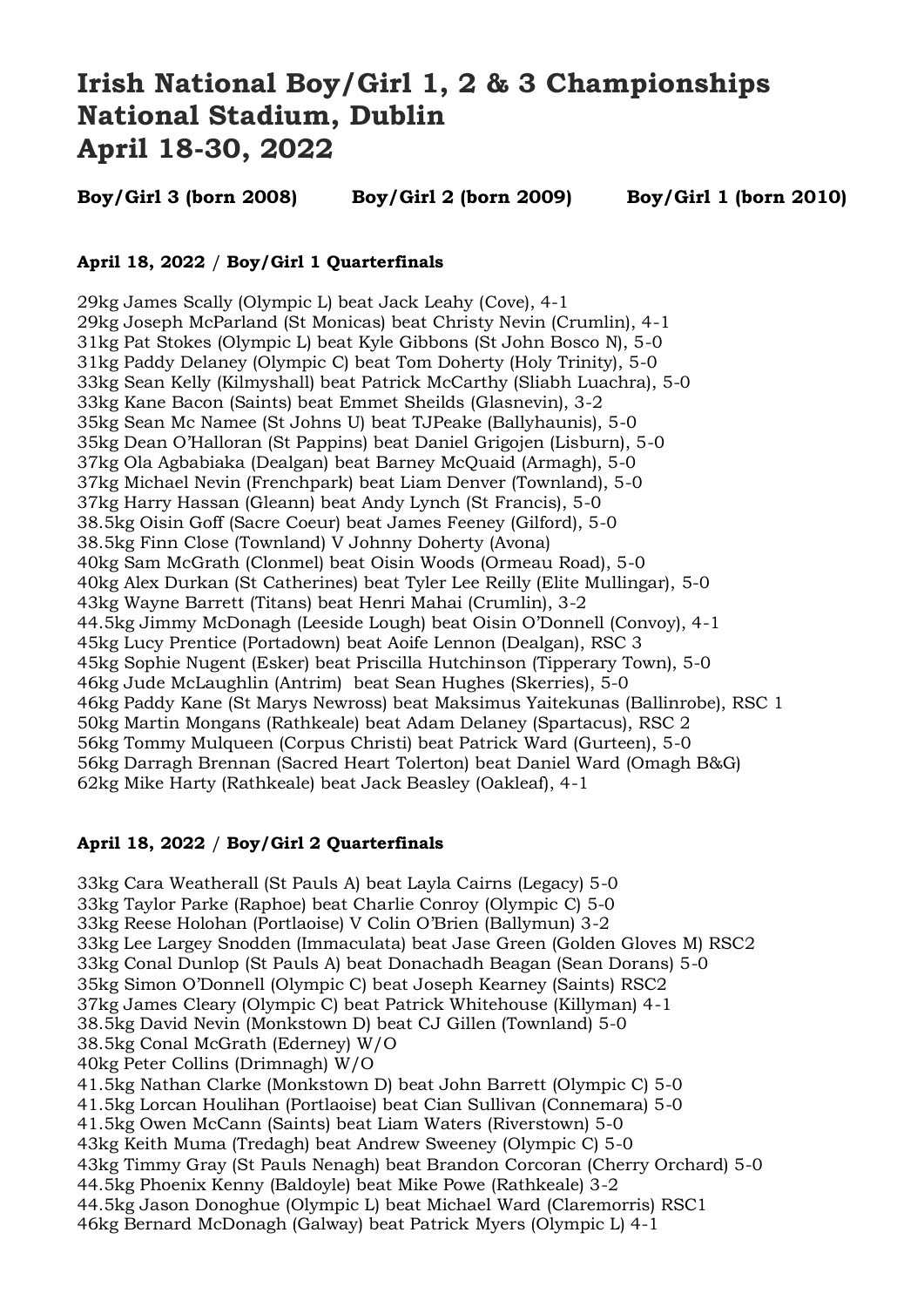46kg Kai Dynes (Immaculata) beat Kian Quigley (Monkstown D) 4-1 48kg Francis Regan (Immaculata) beat Ned McDonagh (Avona) 3-2 50kg Christopher Doyle (Urlingford)beat Kian Quigley (Monkstown D) RSC2 52kg Meehal McGrath (Two Castles) beat Francis Donovan (Olympic C) 4-1 52kg James McCarthy (Urlingford) beat Joseph Ritchie (All Saints) 4-1 52kg Phelim Hogan (Crumlin) beat Oisin O'Connor (Ennis) 5-0 56kg Shane Duke (Dukes) beat Cian Ryan (St Brigids Kildare) 4-1 57kg Madina Bagirova (Smithfield) beat Freya Crotty (Riverstown) 5-0 59kg Sean Doohan (Dunfanaghy) beat Jack Liddy (Ennis) RSC2 59kg John McDonagh (Galway) beat Anthony Crickard (Holy Trinity) 5-0 65kg Thomas Mongan (Galway) beat Rhys McCormack (Holy Family Drogheda) 3-2 68kg Ronan Sands (Oliver Plunkett) beat Norman Sturdy (Loughglynn) RSC2 68kg Pete Magee (St Conleths) beat Patrick Maughan (Armagh) RSC2

## **April 19, 2022** / **Boy/Girl 3 Quarterfinals**

33kg Jason Ward (Eagle) beat Robert Quinn (Clonard) 3-2 35kg Mason Moran (Dungarvan) beat Paddy Delaney (Charleville) 3-2 37kg Michael O'Reilly (St Pauls Waterford) beat Emmet McGurn (Golden Star) 5-0 38.5kg Tarik Bozkaya (East Meath) beat Jack Willis (Gateway) 5-0 38.5kg Kyle Duncan (Gorey) beat Michael O'Reilly (Dugarvan) 5-0 38.5kg Callum Crilly (St Bronaghs) beat Rio Clarke (St Pauls A) 5-0 40kg Bradley McDonagh (Olympic C) beat Patrick Connors (Monkstown D) 5-0 40kg JJ Carlin (Holy Trinity) Quinn Coleman (St Conleths) 5-0 41.5kg Lochlainn Beagan (Sean Dorans) beat Joseph Moyles (Ballina) RSC2 41.5kg Patrick Casey (Duhallow) beat Jay Fee (Two Castles) 5-0 43kg Jack Cannon (Monkstown D) beat Travis McKeown (Silverbridge) 5-0 46kg Owen McTighe (Knockmore Foxford) beat Charlie Burdock (Crumlin) 4-1 46kg Timmy O'Reilly (Rathkeale) beat Ruairi McKeown (Silverbridge) RSC2 48kg Cahir Conway (Two Castles) beat Anthony McDonagh (Olympic C) 3-2 48kg Anthony Cash (Portlaoise) beat Luke McAuley (Ormeau Road) 3-2 48kg Willie O'Donoghue (Templemore) beat Tom Stokes (Olympic L) 5-0 50kg Conor Whitehouse (Cookstown) beat Jason McCarthy (Urlingford) 5-0 52kg Cathal Myers (Sligo City) beat Michael Corcoran (Westside) 5-0 52kg Liam Ward (Sacred Heart U) beat Charlie Sweeney (Gurteen) 4-1 54kg Arthur Doherty (Phoenix A) beat Joe Cunningham (St Josephs U) 5-0 54kg William McDonagh (Olympic C) beat Finn Kirwan (Sacre Coeur) 3-2 56kg John Donoghue (Olympic L) beat Simon Doherty (Phoenix A) 5-0 59kg Conan Kearney (St Bridgets U) beat Cody Goggins (Ballyduff) 5-0 62kg Broderic Abudiore (Jobstown) beat Emmet Og Quinn (Phoenix A) 5-0 65kg Evan Moore (St Conleths) beat Jack Boyle (Dunfanaghy) 5-0 65kg Cathal Mannion (Connemara) beat William Keenan (St Munchins) 5-0 65kg Rocco Dempsey (Avona) beat Brandon Sweeney (Townland) 5-0 68kg Joe Joyce (Spartacus) beat Oisin Bradley (Letterkenny) 5-0 72kg Gareth McCann (Oliver Plunkett) beat John Ward (Galway) beat 5-0

## **April 19, 2022** / **Boy 1 Semifinals**

27kg Dinny O'Neill (St Francis) beat Cahir Burke (St Canices) 5-0 29kg Aodh Carlyle (Golden Cobra) beat Sean Mimnagh (Omagh B&G) RSC! 29kg Joseph McParland (St Monicas) beat Sean Mimnagh (Omagh B&G) 4-1 31kg William Delaney (Tipperary Town) beat Liam Glennon (Neilstown) 5-0 31kg Pat Stokes Olympic Mullingar) beat Paddy Delaney (Olympic C) 4-1 33kg Jimmy Sweeney (Titans) beat Conor Magee (Cookstown) 5-0 33kg Sean Kelly (Kilmyshall) beat Kane Bacon (Saints) 5-0 33kg Martin Donovan (St Francis) beat John Delaney (Urlingford) 5-0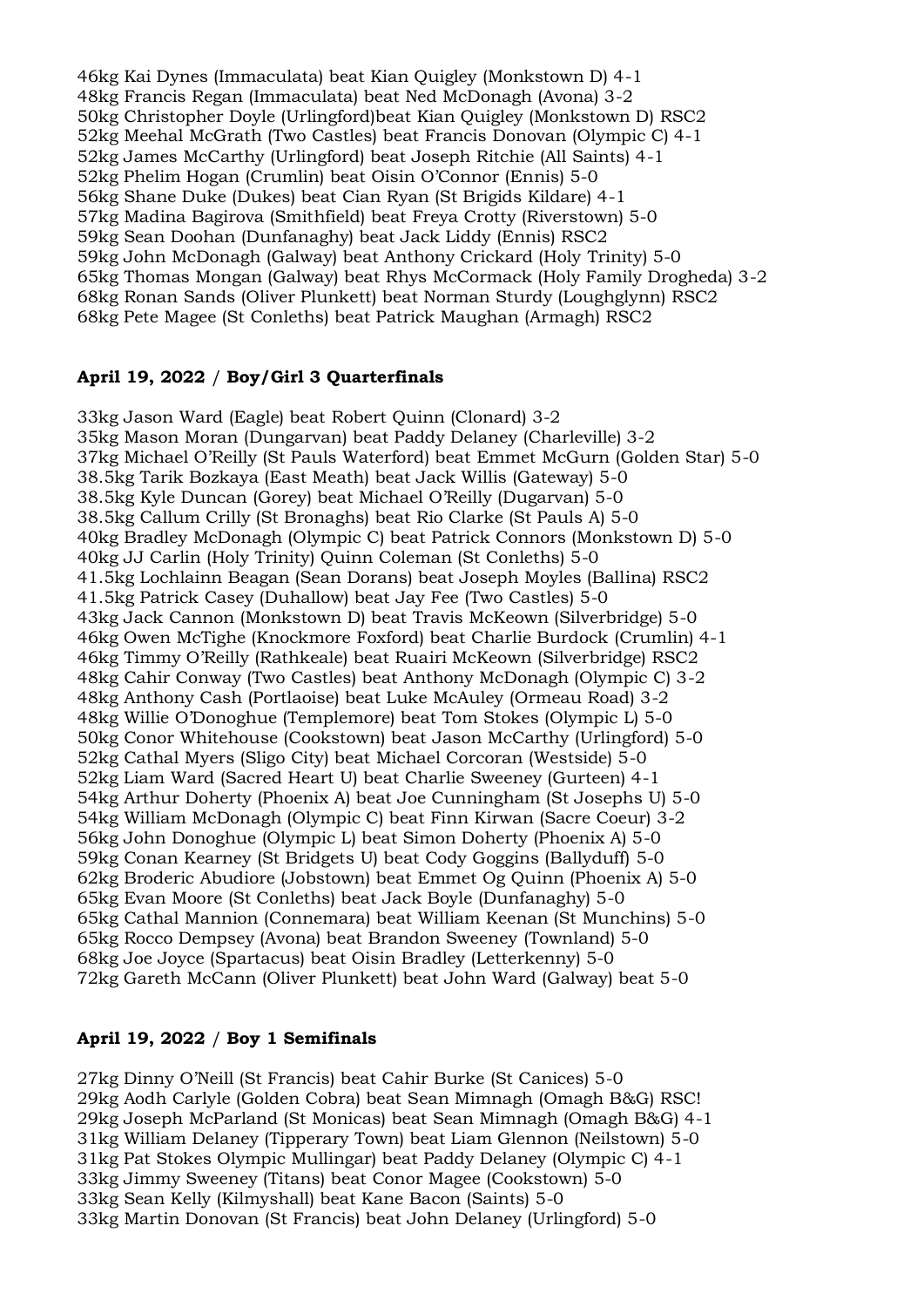35kg Dean O'Halloran (St Pappins) beat Sean McNamee (St Johns U) 4-1 37kg Ola Agbabiaka (Dealgan) beat Maison Powey (St Catherines) 4-1 37kg Michael Nevin (Frenchpark) beat Harry Hassan(Gleann) 5-0 38.5kg Brooklyn Corcoran (Titans) beat Bradley Faulkner (St Munchins) 4-1 38.5kg Oisin Goff (Sacre Coeur) beat winner 5-0 40kg Bernie McDonagh (Galway) beat Kai Flynn (Macs) 5-0 40kg Alex Durkan (St Catherines) beat Sam McGrath (Clonmel) 4-1 4okg Callum McMillan (Antrim) beat Colm Callaghan (Carndonagh) 5-0 41.5kg Jamie Lynam (Dunboyne) beat Michael McDonagh (Galway) 3-0 43kg Gavin McDaid (Illies GG) beat Willie Harty (Rathkeale) 5-0 43kg Wayne Barrett (Titans)beat Wade Passfield (Dunboyne) 5-0 44.5kg Michael Mullaney (Claremorris) beat Anthony Stokes (Olympic L) 5-0 44.5kg Rory Walker (Lisburn) beat Jimmy McDonagh (Leeside Lough) 3-2 46kg Kuba Radzikowski (Clonmel) beat Patrick Nevin (Drimnagh) 5-0 46kg Jude McLaughlin (Antrim) beat Paddy Kane (St Marys NR) 3-2 48kg Michael Mongans (Rathkeale) beat Tiernan Gale (Churchlands) RSC2 48kg Christy Joyce (Olympic L) beat John McDonagh (Cherry Orchard) RSC1 50kg Patrick Ward (Olympic C) beat Jimmy McDonagh (Bay City) 5-0 50kg Martin Mongans (Rathkeale) beat Eddie McBride (Dunfanaghy) 5-0 52kg Michael O'Neill (Dungarvan)beat Michael Burke (Clarmorris) RSC1 54kg Eoghan McCallion (Illies GG) W/O 54kg Dominic Barrett (Titans)beat Jay Crilly (Immaculata) AB2 56kg Blake Wolohan (Ballymun) beat David Mongans (St Munchins) 3-2 56kg Darragh Brennen (Sacred Heart L) beat Tommy Mulqueen (Corpus Christi) V 5-0 59kg Kevin McIlwaine (Gleann) beat Senan Flanagan (Frenchpark) 4-1 59kg Laith Almrnsori (St Francis) beat Brooklyn Flemming (Gorey) 4-1 62kg Stephen Delaney (Olympic C)beat Brooklyn Flemming (Gorey) 5-0 62kg Mike Harty (Rathkeale) beat Ethan McGuinness (St Matthews) 5-0 65kg Denis Dimitrov (St Marys Dubin) W/O

#### **April 20, 2022** / **Girl 1 Semifinals**

31kg Zoey Howley (Swinford) beat Kayla Harris (St John Bosco U) RSC2 31kg Lucy Dunne (Glin) beat Kirsty Gilligan (Kilfernora) 3-2 35kg Daisy Kierans (Dealgan) beat Aoibhe Reilly (Erne) 5-0 35kg Lynn Daly (Crumlin) beat Karla O'Shea (St Johns M) RSC1 37kg Kayleigh Hodnett (St Josephs L) beat Claire McStocker (Loup) 5-0 37kg Caroline McCarthy (Glen) beat Addison Whelan (Corinthians) 5-0 41kg Siobhan McCrudden (Gurteen) beat Ellen McDonagh (Rathkeale) 5-0 43kg Elle Archbold (Ballybrack) beat Chloe Coyle (Golden Gloves C) AB3 45kg Roisin Elstone (Knockmore Foxford) V Vanessa Doyle (Templemore) beat RSC3 45kg Lucy Prentice (Portadown) beat Sophie Nugent (Esker) 4-1 47kg Bernadette Delaney (Tipperary Town) W/O 49kg Whitney Mongans (Corpus Christi) beat Abbie Cusack (St Brigids Kildare) RSC2 49kg Ria Foy (Swinford) beat Molly Adaire (Ards) RSC1

## **April 20, 2022** / **Boy 2 Semifinals**

29kg Jude Reilly (Immaculata) beat Dean O'Toole (Neilstown) 5-0 29kg David Quigley (Cove) beat Peter Larkin (Ryston) 5-0 31kg Alex Harris (Ballybough) beat Calvin Stokes (Olympic L) 3-2 31kg Gary Stokes (Ballaghaderreen) beat Oscar McFadden (Evolution) 5-0 33kg Taylor Parke (Raphoe) beat Reese Holohan Portlaoise) 5-0 35kg Kristian Jubani (Crumlin) beat Hugh Duff (Carrickmore) RSC1 35kg Simon O'Donnell (Olympic C) Mikey McDonagh (Avona) 4-1 37kg Charlie Kenny (Clonmel) beat Kyrstian Mordarki (Kilmyshall) 5-0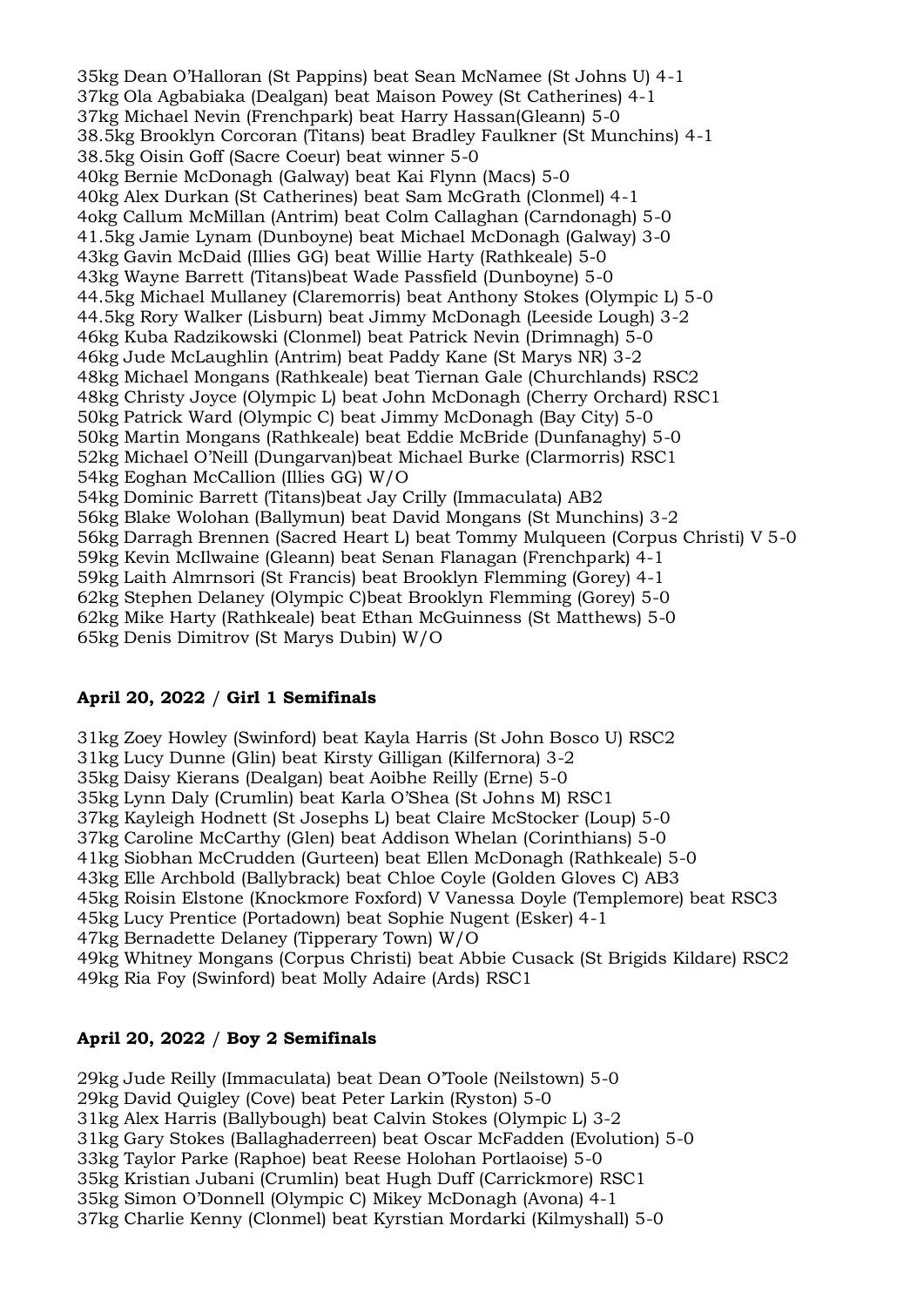37kg James Cleary (Olympic C) beat James McDonagh (Cherry Orchard) 5-0 38.5kg David Nevin (Monkstown D) beat Kalib Walsh (Wexford CBS) 4-1 38.5kg Daire McGuinness (St Monicas) beat Conal McGrath (Ederney) 5-0 40kg Callum McAllinden (Banbridge) beat Rohan Fitzsimmons (St Colmans) 5-0 40kg Jason Nowamagbe (Drogheda) beat Peter Collins (Drimnagh) RSC1 41.5kg Nathan Clarke (Monkstown D) beat Sean McDonagh (Sacred Heart U) 5-0 41.5kg Owen McCann (Saints)beat Lorcan Houlihan (Portlaoise) 5-0 43kg Padraig Walsh (Immaculata) beat Kajus Dubinovicius (Portadown) 5-0 43kg Keith Muma (Tredagh) beat Timmy Gray (St Pauls Nenagh) 5-0 44.5kg Conan McSorley (Two Castles) beat Charlie Connors (St Pauls A) 5-0 44.5kg Jason Donoghue (Olympic L) beat Phoenix Kenny (Baldoyle) RSC1 46kg Con Desmond (Bantry) beat Lucas McIvor (Oakleaf) 5-0 46kg Kai Dynes (Immaculata) beat Bernard McDonagh (Galway) DSQ3 48kg Kingston Olumba (Riverstown) beat Tom McAfee (Churchlands) 4-1 48kg Francis Regan (Immaculata) beat John Nevin (Rudiarius) 4-1 50kg Michael Sweeney (Olympic C) beat Brian Anderson (Twintowns) 5-0 50kg James Rooney (Gleann) beat Christopher Doyle (Urlingford) 5-0 52kg Kaylem Kelly (Baldoyle) beat Meehal McGrath (Two Castles) 5-0 52kg James McCarthy (Urlingford) beat Phelim Hogan (Crumlin) 5-0 54kg Martin Sweeney (Galway) beat Eunan Friel (Twintowns) RSC1 54kg Darren O'Toole (Enniskerry) beat Martin Mongans (St Munchins) 5-0 56kg Willie Heaphy (Leeside Lough) beat Bailey Reid (Canal) 5-0 56kg Darragh Ryan (Drimnagh) beat Shane Duke (Dukes) 5-0 59kg Rhys Taylor (Dunboyne) beat Reuben Fitzgerald (Corinthians) RSC1 59kg John McDonagh (Galway) beat Sean Doohan (Dunfanaghy) 3-2 62kg Rory Geoghegan (Rathkeale) beat Hughie McDonagh (St Josephs L) 5-0 65kg Senan Kennedy (Cabra) beat Zak Murray (Immaculata) RSC1 65kg John Murray (St Francis) beat Thomas Mongan (Galway) 5-0 68kg John Quilligan (Rathkeale) beat John Murray (St Francis) 68kg Pete Magee (St Conleths) beat Rohan Sands (Oliver Plunkett) 5-0

## **April 21, 2022** / **Girl 2 Semifinals**

39kg Sophie Healy (Golden Gloves M)beat Leigh Skye Haighton (Evolution) 4-1 39kg Sonja Vilku (St Pappins) beat Carly O'Herron (Rochfordbridge) 4-1 43kg Keelan O'Flynn (St Colmans) beat Gabrielle Keogh (Portlaiose) RSC2 45kg Aoibhean Kelly (St Annes) W/O 47kg Sophie Lawlor (Wexford CBS) beat Sloan Preston (St Pappins) 4-1 49kg Addison Tormey (Rosslare) beat Abby Murray (Muskerry) 3-2 49kg Paige Nickles (Banbridge) beat Jolena Mongan (Whitechurch) RSC2 53kg Ruby Sweeney (St Annes) W/O 55kg Frances Bergin (Castlerea) beat Evie McCormack (Ards) 5-0 55kg Isabella Hawkins (St Nicholas) beat Georgia Bolger (Monkstown D RSC2 57kg Eire Whelan (Sacre Coeur) beat Kate Moyles (Ardnaree) RSC2 57kg Madina Bagirova (Smithfield) beat Alesha Mullins Boyle (Dungloe) 5-0 59kg Michelle McDonagh (Sliabh Luachra) beat Cassie Henderson (Gilford) 4-1 59kg Faith Kileen (Jobstown) beat Hayleigh Moran (Swinford) AB1 68kg Ailish Blake (Muskerry) beat Dina Elabhawn (St Brigids L) 4-1 75kg Oliva Camero (Castlera) W/O 75kg Carly Norris (Glin) beat Ava O'Brien (Sacre Coeur) RSC1

## **April 21, 2022** / **Boy 3 Semifinals**

29kg Daithi McNamee (Two Castles) V W/O 33kg Harley Salinger (Sacred Heart D) beat Michael Stokes (Oakleaf) 5-0 33kg James Delaney (Tipperary Town) beat Jason Ward (Eagle) 4-1 35kg Patrick O'Donnell (Cabra) beat Oscar Conway (Ratoath) 4-1 35kg Mason Moran (Dungarvan)beat Noah Bacon (Saints) 5-0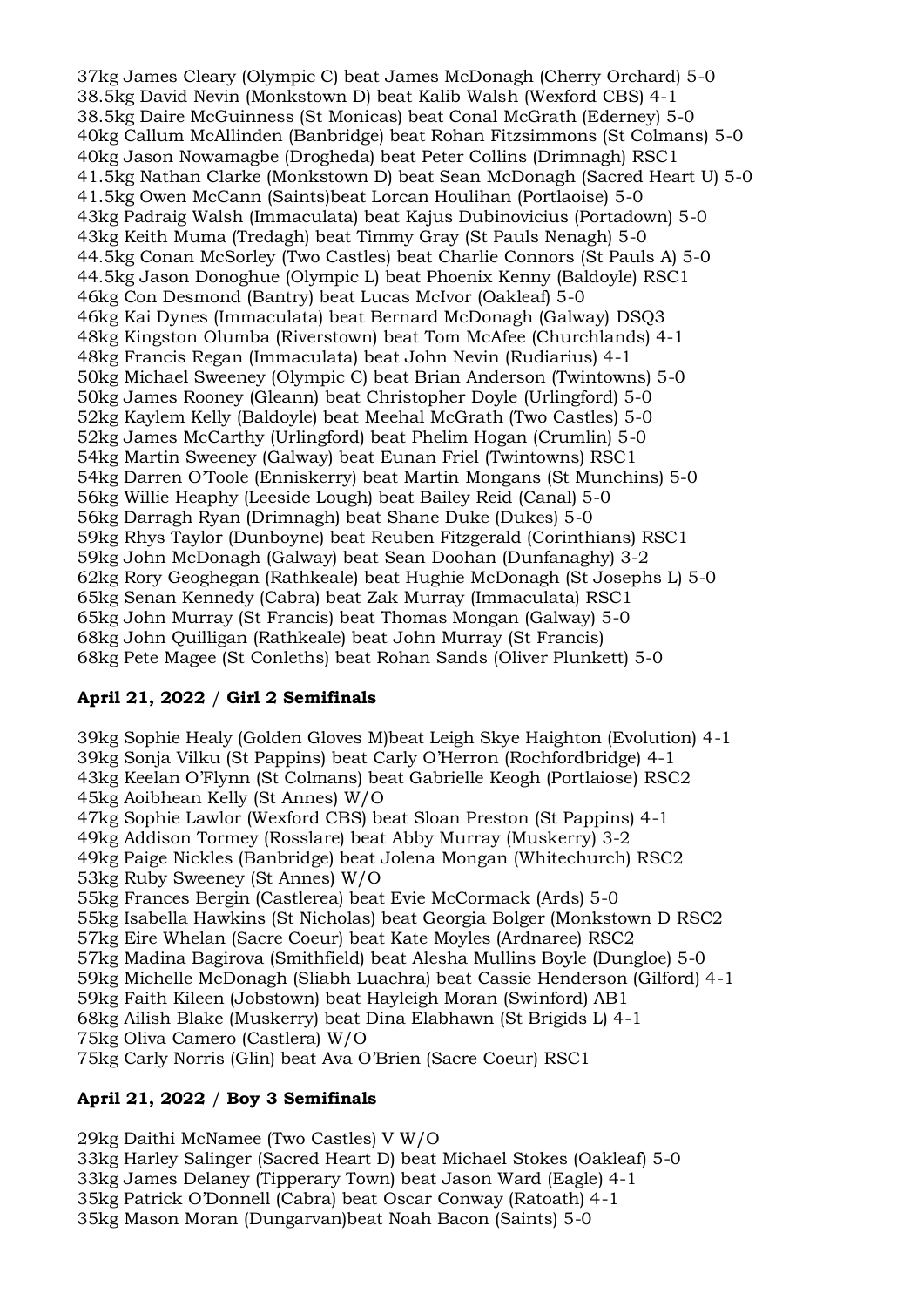37kg Finn Gilmore (Banbridge) beat Kieran McDonagh (Galway) 5-0 37kg Michael O'Reilly (St Pauls Waterford)beat Finn Gilmore (Banbridge) AB2 38.5kg Kurt Kinsella (Monkstown D) beat Tarik Bozkaya (East Meath) 4-1 38.5kg Callum Crilly (St Bronaghs) beat Kyle Duncan (Gorey) 5-0 40kg Ryan Grimley (Armagh) beatTadhg Denton (Tramore) 5-0 40kg Bradley McDonagh (Olympic C) beat Carlin (Holy Trinity) 4-1 41.5kg Lochlainn Beagan (Sean Dorans) beat Harvey Cochrane (Castle) 3-2 41.5kg Oisin Kiernan (Olympic L) beat Jay Fee (Two Castles) 5-0 43kg Patrick McCarthy (Mayfield) beat Danny Donoghue (St Michaels Athy) 5-0 43kg Christian Sweeney (Ballina) beat Jack Cannon (Monkstown D) 4-1 44.5kg Christian Doyle (Olympic L) beat Tom Joyce (Two Castles) 5-0 44.5kg Jamsie Casey (Sliabh Luachra) beat Jimmy Maughan (Docklands) 5-0 46kg Eddie Corcoran (Olympic L) beat Karl Killyleah (St Pauls A) 4-1 46kg Owen McTighe (Knockmore Foxford) beat Timmy O'Reilly (Rathkeale) 4-1 48kg Brandon Geoghegan (Sacred Heart D) beat Cahir Conway (Two Castles) 5-0 48kg Anthony Cash (Portlaoise) beat Willie O'Donoghue (Templemore) 4-1 50kg Reuben Monaghan (Gleann) beat Issif Mihai (Crumlin) 3-2 50kg Conor Whitehouse (Cookstown) Arthur O'Donnell (Charleville) 3-2 52kg Cian Stapleton (Marble City) beat Cathal Myers (Sligo City) 3-2 52kg Liam Ward (Sacred Heart U) beat Jim Mongans (St Munchins) 5-0 54kg Dylan Rockett (Tramore) beat Kaylem Paisley (Ballybrack) 3-2 54kg William McDonagh (Olympic C) beat Arthur Doherty (Phoenix A) 4-1 56kg Jason Whelan (Docklands) beat Pa Quilligan (Saviours Crystal) 4-1 56kg John Donoghue (Olympic L) W/O 59kg Edward Harty (Portlaoise) Brody Lewins (Monkstown D) 5-0 59kg Conan Kearney (St Bridgets U) beat Levi Mongan (Olympic C) 5-0 62kg Eoin Kennedy (Gorey) Peter Maughan (Armagh) 3-2 62kg Fynnlay Niblock (Banbridge) beat Broderic Abudiore (Jobstown) 3-2 65kg Jim Mongan (St Munchins) beat Evan Moore (St Conleths) 4-1 65kg Rocco Dempsey (Avona) beat Cathal Mannion (Connemara) RSC3 68kg Josh Dowling (Marble City) beat Ruairi Fitzsimmons (Immaculata) 5-0 68kg Joe Joyce (Spartacus) beat John Delaney (St Munchins) 5-0 72kg John Mongans (Rathkeale) beat Johnny Doherty (Baldoyle) 3-2 72kg Gareth McCann (Oliver Plunkett) W/O 74kg Thomas Myers (Sligo City) beat Jude Fitzgerald (Dungarvan) 4-1 76kg Lewis Hacket Kenny (Clonmel) W/O 76kg Cathal Farrell (St Brigids L) W/O

## **April 22, 2022** / **Girl 3 Semifinals**

41kg Elma Barry (Setanta L) beat Jessica Voyle (Gleann) 5-0

43kg Isabel Nolan (Santry) W/O

45kg Abbie Molloy (Sacred Heart D) beat Shauna McCrudden (Gurteen) 5-0

45kg Ellie O'Brien (Tranmore) beat Lauren Long (Tipperary Town) 5-0

49kg Mary Furlong (Na Fianna) W/O

49kg Chloe Cox (St Davids) beat Shakila Cairns (Northside) 5-0

51kg Ellie Fenton (Paulstown) beat Sarah Conlan (Golden Star) 5-0

55kg Robyn Carlyle (Crumlin) beat Chloe Murphy (Neilstown) RSC1

57kg Megan Dagg (Enniscorthy) beat Claire Keating (Paulstown) 5-0

57kg Alannah Harrington (De Courcey) beat Grace Elstone (Knockmore Foxford) RSC1 59kg Rhianna Langan (Knockmore Fox) W/O

59kg Irene O'Neill (Charleville) beat Anjolie Maughan (Whitechurch) RSC1

## **April 22, 2022** / **Boy/Girl 1 Finals**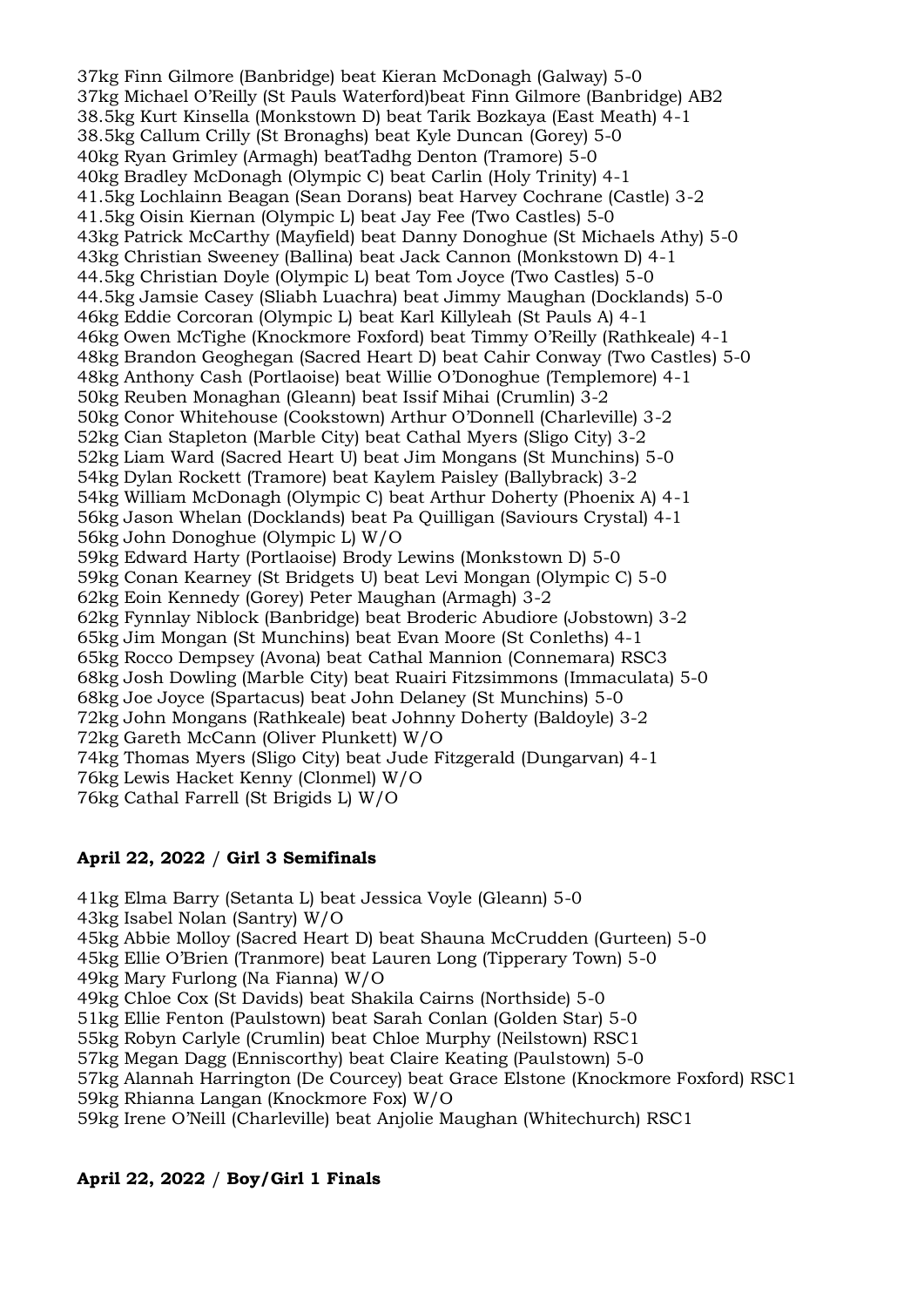25kg JP McDonagh (St Pauls W) W/O

27kg Dinny O'Neill (St Francis) beat Lee Clarke (Ardee)5-0 29kg Katelyn Fitzgerald (Swinford) beat Lexi Brady (Riverstown) 5-0 29kg Joseph McParland (St Monicas) beat Aodh Carlyle (Golden Cobra)4-1 31kg Pat Stokes Olympic Mullingar) beat William Delaney (Tipperary Town) 5-0 31kg Zoey Howley (Swinford) beat Lucy Dunne (Glin) RSC2 33kg Ellie Bell Carty (Sacre Coeur) beat Kate Flynn (Smithfield) 5-0 33kg Sean Kelly (Kilmyshall) beat Jimmy Sweeney (Titans) 4-1 35kg Daisy Kierans (Dealgan) beat Lynn Daly (Crumlin) 4-1 35kg Dean O'Halloran (St Pappins) beat Martin Donovan (St Francis) 5-0 37kg Kayleigh Hodnett (St Josephs L) beat Caroline McCarthy (Glen) 3-2 37kg Ola Agbabiaka (Dealgan) beat Michael Nevin (Frenchpark) 5-0 38.5kg Oisin Goff (Sacre Coeur) beat Brooklyn Corcoran (Titans) 5-0 39kg Katie Lee O'Hare (St Monicas) beat Maggie McDonagh (Elite L) 3-2 40kg Alex Durkan (St Catherines) beat Bernie McDonagh (Galway) 3-2 41kg Alannah Murphy (Crumlin) beat Siobhan McCrudden (Gurteen) RSC3 41.5kg Callum McMillan (Antrim) beat Jamie beat Jamie Lynam (Dunboyne) 5-0 43kg Elle Archbold (Ballybrack) beat Queva Byrne (Enniscorthy) RSC1 43kg Wayne Barrett (Titans) beat Gavin McDaid (Illies GG) V 3-2 44.5kg Michael Mullaney (Claremorris) beat Rory Walker (Lisburn) 5-0 45kg Vanessa Doyle (Templemore) beat Lucy Prentice (Portadown) 5-0 46kg Jude McLaughlin (Antrim) beatKuba Radzikowski (Clonmel)3-2 47kg Heidi Redmond (Crumlin) beat Bernadette Delaney (Tipperary Town) 5-0 48kg Michael Mongans (Rathkeale) beat Christy Joyce (Olympic L) 5-0 49kg Whitney Mongans (Corpus Christi) beat Ria Foy (Swinford) RSC1 50kg Patrick Ward (Olympic C) beat Martin Mongans (Rathkeale) 3-2 52kg Ross Niblock (Banbridge) beat Michael O'Neill (Dungarvan) 4-1 53kg Amy McKeown (Drumsna) beat Taylor Browne (Setanta L) RSC1 54kg Dominic Barrett (Titans) beat Eoghan McCallion (Illies GG) ABA2 55kg Grace Carthy (St Brigids L) W/O 56kg Darragh Brennen (Sacred Heart L) beat Blake Wolohan (Ballymun) 5-0 57kg Robin O'Reilly (Monkstown D) beat Saoirse Donnelly (Setanta L) 5-0 59kgOlivia Farrell (St Brigids L) beat Amy McDonagh (Riverside) V 5-0 59kg Laith Almrnsori (St Francis) beat Kevin McIlwaine (Gleann) 4-1 62kg Stephen Delaney (Olympic C) beat Mike Harty (Rathkeale) 5-0 63kg Jessie Tyndall (Docklands) W/O 65kg Cole Rooney (Banbridge) W/O 66kg Faith O'Brien (Cherry Orchard) beat Ellie May Lawlor (Brian Dillons) RSC2 70kg Nessa Wilder (Phoenix D) W/O 72kg Michael Cruz Maguire (Holy Family) beat Fionn Morrissey (Midleton) RSC2 76kg Michael J McDonagh (Tredagh) W/O

87kg Patrick Maughan (Swinford) W/O.

## **April 23, 2022** / **Boy/Girl 2 Finals**

27kg Sam Medlar (Paulstown) W/O 29kg Jude Reilly (Immaculata) beat David Quigley (Cove) 5-0 31kg Louise Joyce (Olympic L) beat Carly Voyle (Immaculata) 5-0 31kg Gary Stokes (Ballaghaderreen) beat Alex Harris (Ballybough) 5-0 33kg Cara Weatherall (St Pauls Antrim) beat Kayden McKenna (Castleblaney) 5-0 33kg Lee Largey Snodden (Immaculata) beat Taylor Parke (Raphoe) 5-0 35kg Sophie Desmond (Brian Dillons) W/O 35kg Simon O'Donnell (Olympic C) beat Kristian Jubani (Crumlin) 5-0 37kg Aoife Whelan (Sacre Coeur) beat Lillie Fitton (Golden Gloves C) 36kg James Cleary (Olympic C) beat Charlie Kenny (Clonmel) 5-0 38.5kg Daire McGuinness (St Monicas) beat David Nevin (Monkstown D) V 4-1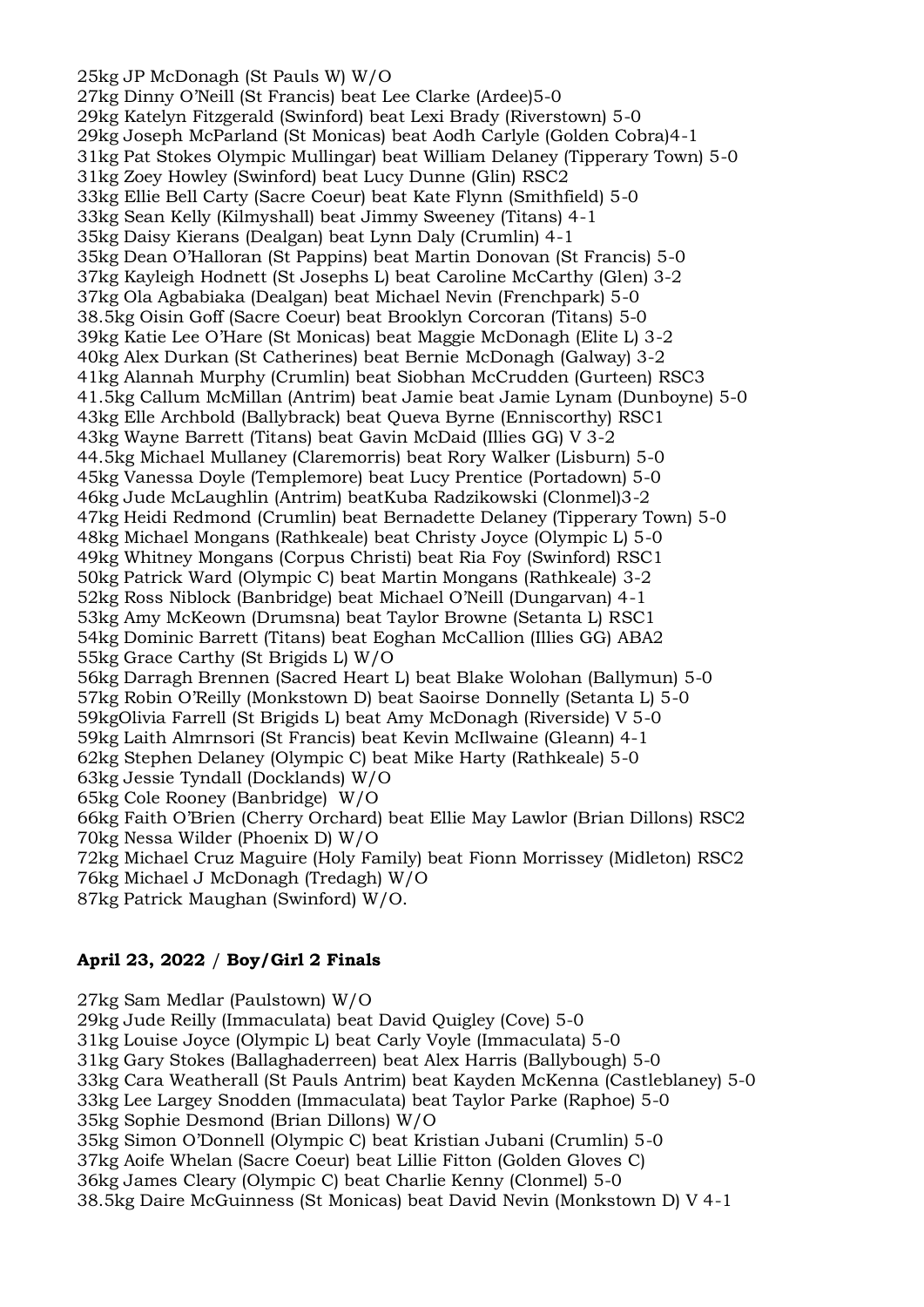39kg Sophie Healy (Golden Gloves M) beat Sonja Vilku (St Pappins) 3-2 40kg Callum McAllinden (Banbridge) beat Jason Nowamagbe (Drogheda) 5-0 41kg Megan O'Sullivan (Tralee) W/O 41.5kg Nathan Clarke (Monkstown D) beat Owen McCann (Saints) 3-0 43kg Keelan O'Flynn (St Colmans) beat Molly Lafferty (Twin Towns) RSC2 43kg Keith Muma (Tredagh) beat Padraig Walsh (Immaculata) 5-0 44.5kg Jason Donoghue (Olympic L) beat Conan McSorley (Two Castles) 5-0 46kg Kai Dynes (Immaculata) beat Con Desmond (Bantry) RSC3 47kg Sophie Lawlor (Wexford CBS) beat Holly Dineen (Muskerry) V 5-0 48kg Francis Regan (Immaculata) beat Kingston Olumba (Riverstown) RSC3 50kg James Rooney (Gleann) beat Michael Sweeney (Olympic C) 5-0 51kg Kaysie Joyce (Clonmel) beat Sophie Davidson (Esker) RSC2 52kg James McCarthy (Urlingford) beat Kaylem Kelly (Baldoyle) 5-0 53kg Ruby Sweeney (St Annes) beat Scarlett Ball (Trojan) 3-2 54kg Darren O'Toole (Enniskerry) beat Martin Sweeney (Galway) 5-0 55kg Isabella Hawkins (St Nicholas) beat Frances Bergin (Castlerea) 5-0 56kg Darragh Ryan (Drimnagh) beat Willie Heaphy (Leeside Lough) 5-0 57kg Medina Bagirova (Smithfield) beat Eire Whelan (Sacre Coeur) 5-0 59kg Rhys Taylor (Dunboyne) beat John McDonagh (Galway) 5-0 59kg Michelle McDonagh (Sliabh Luachra) beat Faith Kileen (Jobstown) 5-0 61kg Alicia O'Reilly (Jobstown) W/O 62kg Rory Geoghegan (Rathkeale) beat Cillian Ellis (Omagh B&G) 5-0 63kg Ellie Sinnott (South East) W/O 65kg Senan Kennedy (Cabra) beat John Murray (St Francis) 5-0 66kg Ailish Blake (Muskerry) beat Laura Ward (Drumsna) RSC1 68kg Pete Magee (St Conleths) beat John Quilligan (Rathkeale) 5-0 70kg Ava Lannon (Dungarvan) W/O 72kg Katie Rasdale (Erne) W/O 72kg JJ Gallagher (Spartacus) beat Harry Cunningham (Cairn Lodge RSC2 74kg Michael Downey (Muskerry) beat Edward Barrett (Titans) 4-1 75kg Carly Norris (Glin) beat Oliva Camero (Castlerea) 5-0 76kg Callum Barrett (Olympic C) beat Alex O'Keeffe (St Colmans) RSC1 77kg Bethany Ward (Castlerea) W/O 78kg Reuben Keogh (Wexford CBS) W/O 83kg Jake Fitzgerald (Dungarvan) W/O 86kg Tony Davitt (Achill) W/O 88kg Kelsey Nolan (Westside) W/O 118kg Mia Dixon (Enniscorthy) W/O

## **April 30, 2022** / **Boy/Girl 3 Finals**

29kg Daithi McNamee (Two Castles) beat Gary McDonagh (Kilcullen) 5-0 31kg Dillon Donnelly (Star) beat Louis Canning (Cherry Orchard) RSC2 33kg Harley Salinger (Sacred Heart D) beat James Delaney (Tipperary Town) 5-0 35kg Mason Moran (Dungarvan) beat Patrick O'Donnell (Cabra) 5-0 37kg Tori Dillon (Dunboyne) W/O 37kg Michael O'Reilly (St. Paul's, Waterford) beat Finn Gilmore (Banbridge) 4-1 38.5kg Kurt Kinsella (Monkstown D) beat Callum Crilly (St Bronaghs) 4-1 39kg Teresa McCarthy (Brian Dillons) W/O 40kg Bradley McDonagh (Olympic C) beat Ryan Grimley (Armagh) 3-2 41kg Lauren Crinnion (Fr Horgans) beat Elma Barry (Setanta L) 4-1 41.5kg Lochlainn Beagan (Sean Dorans) beat Oisin Kiernan (Olympic L) 5-0 43kg Isabel Nolan (Santry) beat Sophia McDonnell (Knockmore Fox) RSC1 43kg Patrick McCarthy (Mayfield) beat Christian Sweeney (Ballina) 4-1 44.5kg Jamsie Casey (Sliabh Luachra) beat Christian Doyle (Olympic L) 4-1 45kg Ellie O'Brien (Tramore) beat Abbie Molloy (Sacred Heart D) 3-2 46kg Eddie Corcoran (Olympic L) beat Owen McTighe (Knockmore Foxford) RSC!